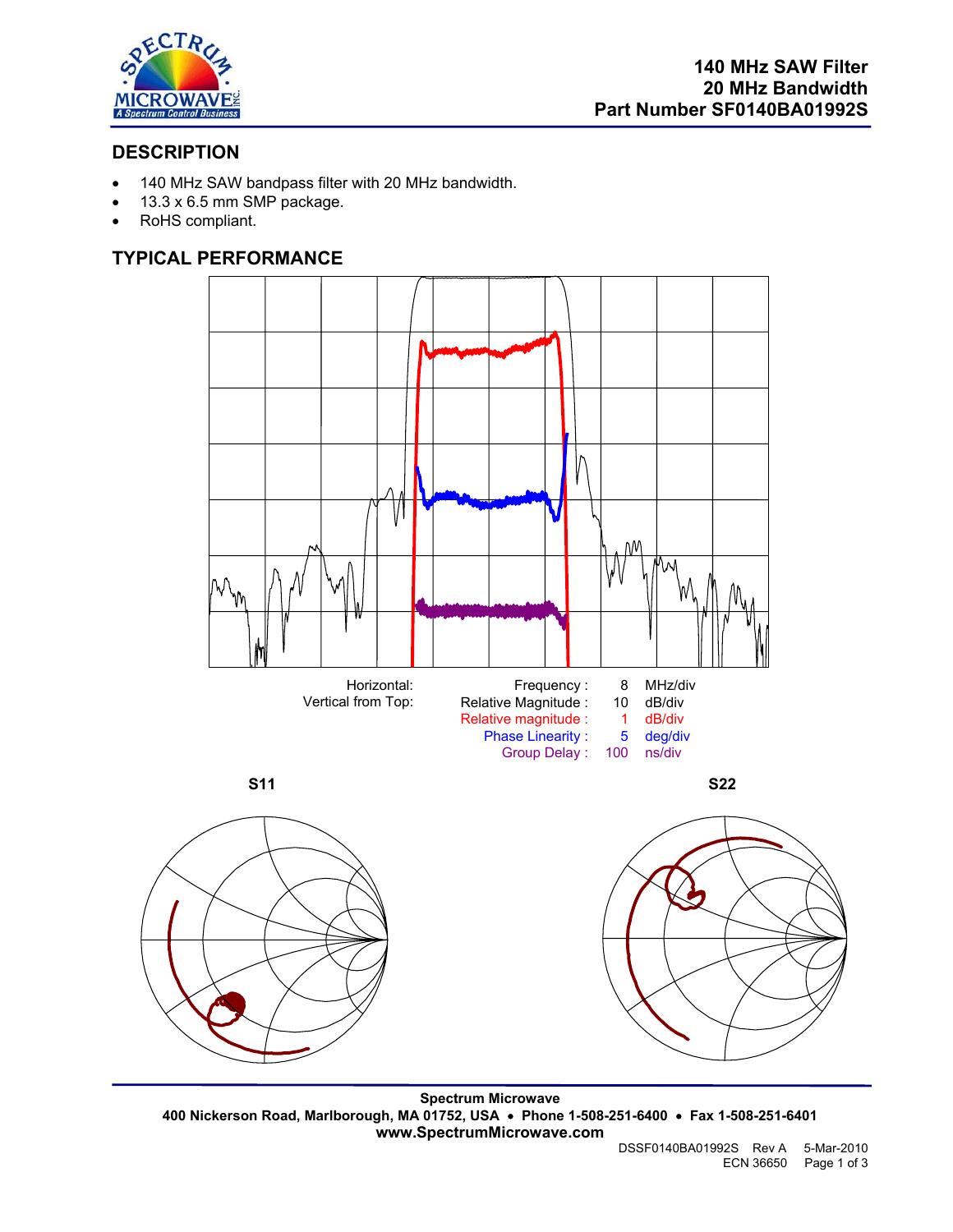

## **SPECIFICATION**

| <b>Parameter</b>                   | <b>Min</b> | Tvp    | <b>Max</b> | <b>Units</b> |
|------------------------------------|------------|--------|------------|--------------|
| Center Frequency (Fc) <sup>1</sup> |            | 140.0  |            | <b>MHz</b>   |
| Insertion Loss <sup>2</sup>        |            | 12.7   | 15         | dB           |
| Lower 1 dB Frequency               |            | 129.80 | 130.40     | <b>MHz</b>   |
| Upper 1 dB Frequency               | 149.60     | 150.50 |            | <b>MHz</b>   |
| Lower 3 dB Frequency               |            | 129.40 | 130.00     | <b>MHz</b>   |
| Upper 3 dB Frequency               | 150.00     | 151.00 |            | <b>MHz</b>   |
| Lower 30 dB Frequency              | 127.25     | 128.00 |            | <b>MHz</b>   |
| Upper 30 dB Frequency              |            | 152.40 | 152.75     | <b>MHz</b>   |
| Lower 40 dB Frequency              | 120.00     | 121.50 |            | <b>MHz</b>   |
| Upper 40 dB Frequency              |            | 158.50 | 160.00     | <b>MHz</b>   |
| Passband Ripple <sup>3</sup>       |            | 0.6    | 1.2        | dB p-p       |
| Group Delay Variation <sup>3</sup> |            | 45     | 200        | ns p-p       |
| <b>Absolute Delay</b>              |            | 1.0    | 1.6        | <b>us</b>    |
| Rejection (10 to 120 MHz)          | 40         | 48     |            | dB           |
| Rejection (160 to 250 MHz)         | 40         | 46     |            | dB           |
| Source and Load Impedance          |            | 50     |            | Ω            |
| Ambient Temperature (Tref)         |            | 25     |            | $^{\circ}$ C |

Notes: 1. Average of lower and upper 3 dB band edge frequencies.

- 2. Measured at Fc.
- 3. Evaluated over 139.3 to 149.7 MHz.
- 4. Typical change of filter response with temperature is: ∆f = (T-Tref)\*Tc\*Fc in ppm.

### **MAXIMUM RATINGS**

| Parameter                                 |     |     | ED. |        |
|-------------------------------------------|-----|-----|-----|--------|
| Storage Temperature Range                 | -40 | 25  | 85  |        |
| Temperature Coefficient of Frequency (Tc) |     | -94 |     | ppm/°C |
| Input Power Level                         |     |     |     | dBm    |

## **MATCHING CIRCUIT**



Notes:

1. Recommend the use of  $<sup>+</sup>/-2%$  tolerance components.</sup>

2. Component values shown are for guidance only and may change depending on board layout.

#### **Spectrum Microwave**

**400 Nickerson Road, Marlborough, MA 01752, USA** • **Phone 1-508-251-6400** • **Fax 1-508-251-6401**